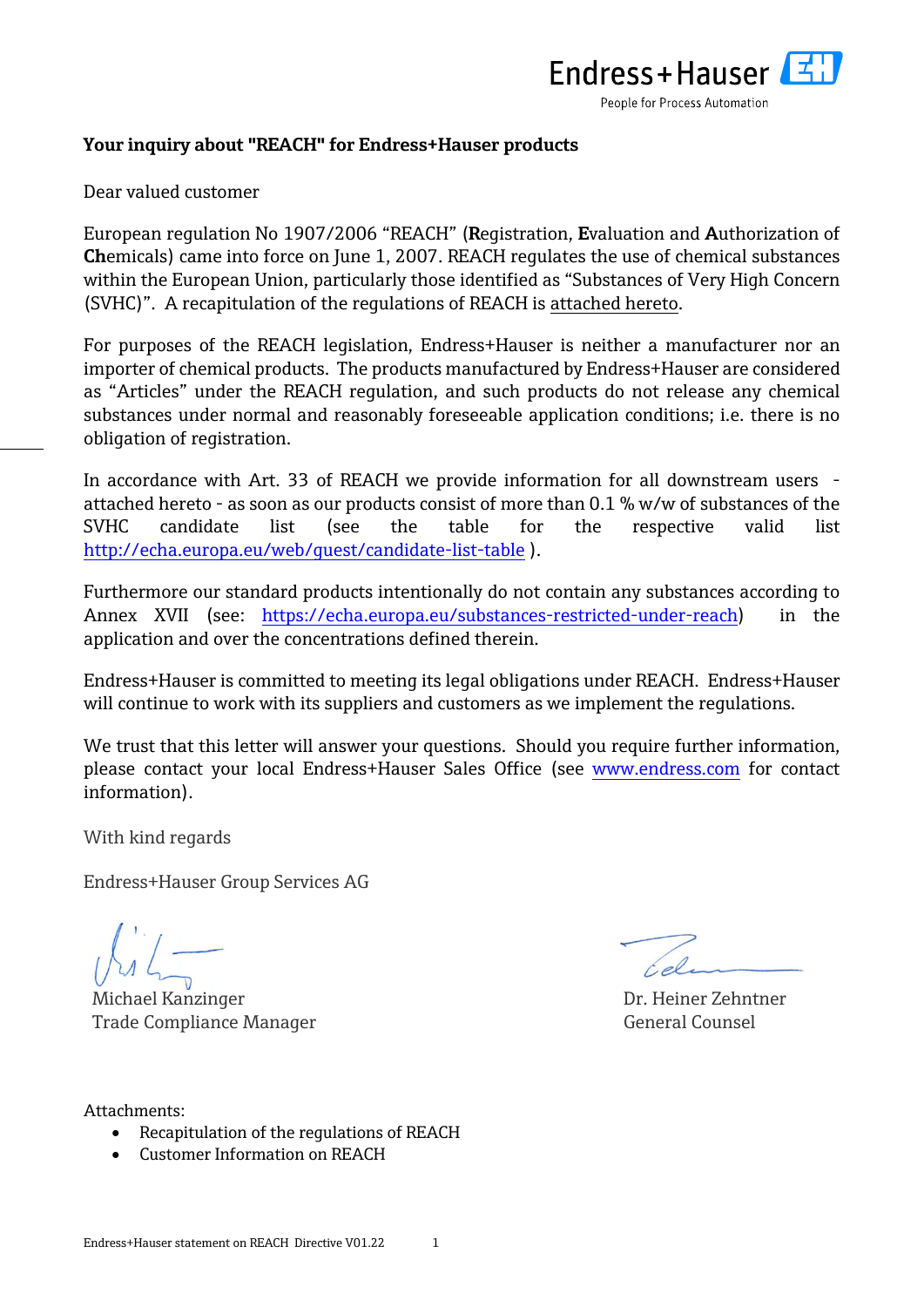

Recapitulation of the regulations of REACH (EC Regulation 1907/2006)

- 1. REACH is a new European Union regulation concerning the Registration, Evaluation, Authorisation and restriction of Chemicals. It came into force on 1st June 2007. A major part of REACH is the requirement for manufacturers or importers of substances to register them with a central [European Chemicals Agency \(EChA\).](http://www.hse.gov.uk/reach/definitions.htm#echa) REACH applies to substances manufactured or imported into the EU in quantities of 1 tonne per year or more.
- 2. REACH requires [manufacturers and importers](http://reach.jrc.it/manufacturers_importers_en.htm) of a [substance on its own or in a preparation](http://reach.jrc.it/substances_en.htm) to communicate how their substances or preparations can be used safely for humans and environment. The main instrument for this communication down the supply chain is the [Safety](http://reach.jrc.it/safety_sheet_en.htm)  [Data Sheet](http://reach.jrc.it/safety_sheet_en.htm) (SDS). The manufacturer, importer or downstream user will prepare the SDS according to a similar principle as he did before REACH came into force. The main difference is that when required, the SDS will also have an annex including [exposure scenarios](http://reach.jrc.it/exposure_scenarios_en.htm) specifying the conditions under which the substance or preparation can be used safely, for uses that have been identified. The quality of the SDSs is expected to improve due to REACH as more information will be available as a result of the registration process.
- 3. Suppliers of [articles](http://reach.jrc.it/substances_articles_en.htm) shall inform their customers about substances of very high concern contained in concentrations above 0.1%. Also consumers can request such information.
- 4. REACH requires all substances that are intended to be released from articles during normal and reasonably foreseeable conditions of use to be registered according to the normal rules, if they are produced or imported in quantities exceeding 1 tonne/year per producer or importer. In addition, all substances included in the [candidate list a](http://reach.jrc.it/authorisation_en.htm#candidatelist)nd which are present in articles above a concentration limit of 0.1% weight by weight and above 1 tons per year must be notified to the agency (EChA).
- 5. [Downstream users](http://reach.jrc.it/downstream_users_en.htm) have a right to make their use known to the supplier and in doing so have to provide sufficient information to prepare an exposure scenario. This upstream communication will play an important role when a registrant will prepare a chemical safety report, including exposure scenarios if required, as a part of the registration dossier.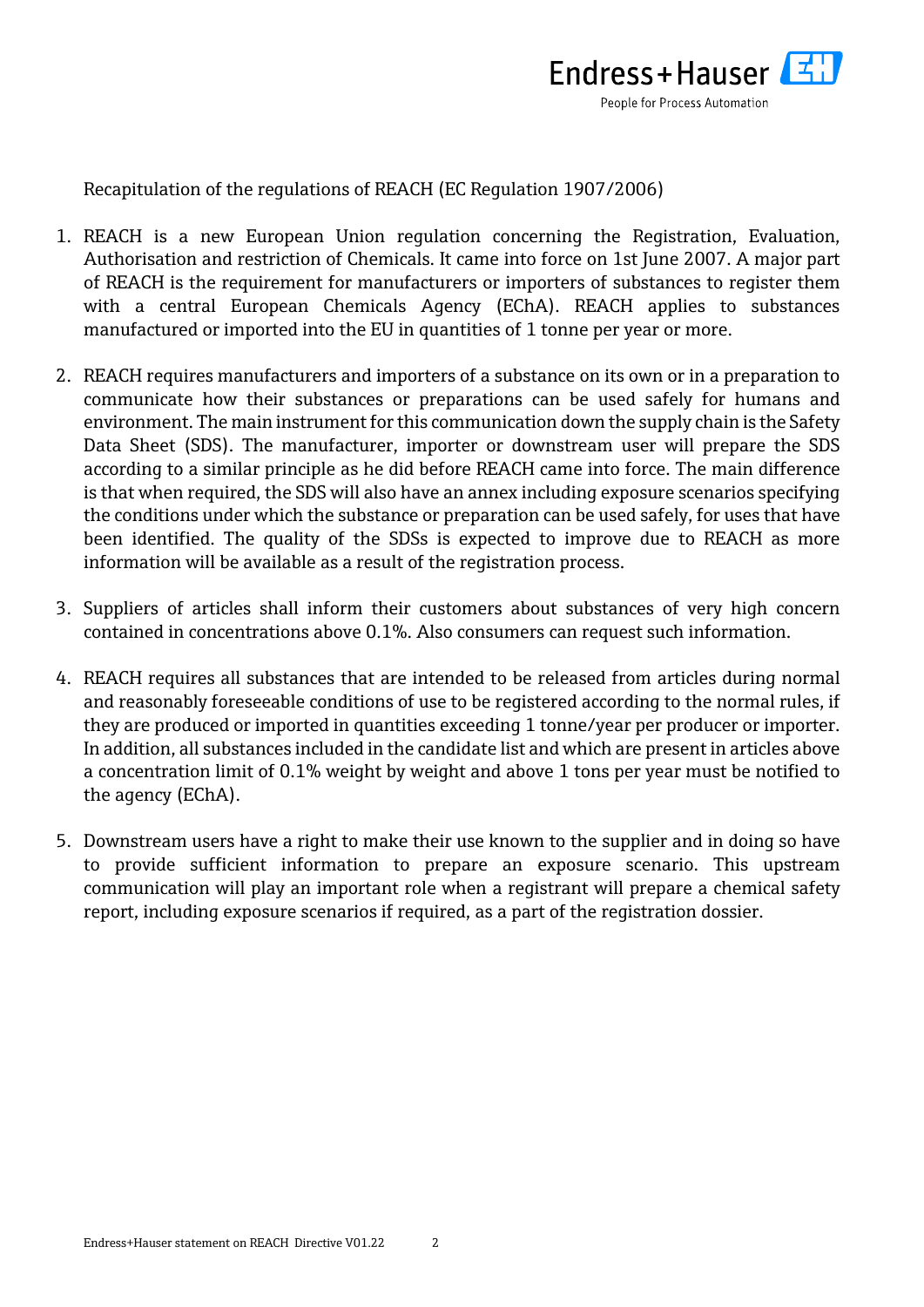

## **Customer Information as per Art. 33 (1) of the REACH Directive EC No. 1907/2006 (to the current Candidate List of substances of very high concern for Authorisation)**

The products listed below contain sub-products with an SVHC content of over 0.1 % w/w.

| NHC > 0.1 % w/w             | CAS-No.   |  |
|-----------------------------|-----------|--|
| Lead                        | 7439-92-1 |  |
| <b>Products Description</b> |           |  |

A relevant portion of our products may contain lead as:

- Lead as constituents in, amongst other materials, aluminum or copper alloys (brass).
- Lead in high melting temperature type solders.
- Lead in electronic devices and batteries
- Lead as radiation protection material for our Radiometric products

| NHC > 0.1 % w/w                              |  | CAS-No.           |  |
|----------------------------------------------|--|-------------------|--|
| Lead titanium zirconium oxide                |  | 12626-81-2        |  |
| <b>Products Description</b>                  |  | Component w. SVHC |  |
| All products using ultrasonic actuators (US- |  | Piezo-transducer  |  |
| Flowmeters, Prosonic S/M/T, Liquiphant       |  |                   |  |
| S/M/T, Soliphant M/T                         |  |                   |  |

| SVHC > 0.1 % w/w            |                   | CAS-No.                           |         |
|-----------------------------|-------------------|-----------------------------------|---------|
| <b>Potassium Dichromate</b> |                   | 7778-50-9                         |         |
| <b>Products Description</b> | Order Information | SVHC content<br>Component w. SVHC |         |
| Reagent RB                  | CY80COD-CC+SD     | 8 %                               |         |
| Reagent COD2 (B)            | CAY441-VxxAAE     |                                   | $2.1\%$ |

| SVHC > 0.1 % w/w            |                   | CAS-No.                          |           |
|-----------------------------|-------------------|----------------------------------|-----------|
| Di Sodium Tetraborate       |                   | 1330-43-4                        |           |
| <b>Products Description</b> | Order Information | Component w. SVHC   SVHC content |           |
| pH-buffer solution          | CPY20-G           |                                  | 0.263%    |
| 9.00                        |                   |                                  |           |
| pH-buffer solution          | CPY20-I           |                                  | $0.999\%$ |
| 9.22                        |                   |                                  |           |

| SVHC>0.1 % w/w                                   |           | CAS-No.           |                     |
|--------------------------------------------------|-----------|-------------------|---------------------|
| <b>Boric Acid</b>                                |           | 10043-35-3        |                     |
| <b>Products Description</b><br>Order Information |           | Component w. SVHC | <b>SVHC</b> content |
| pH-buffer solution                               | $CPY20-G$ |                   | 0.107%              |
| 9.00                                             |           |                   |                     |
| pH-buffer solution                               | CPY20-K   |                   | 0.332%              |
| 10.0                                             |           |                   |                     |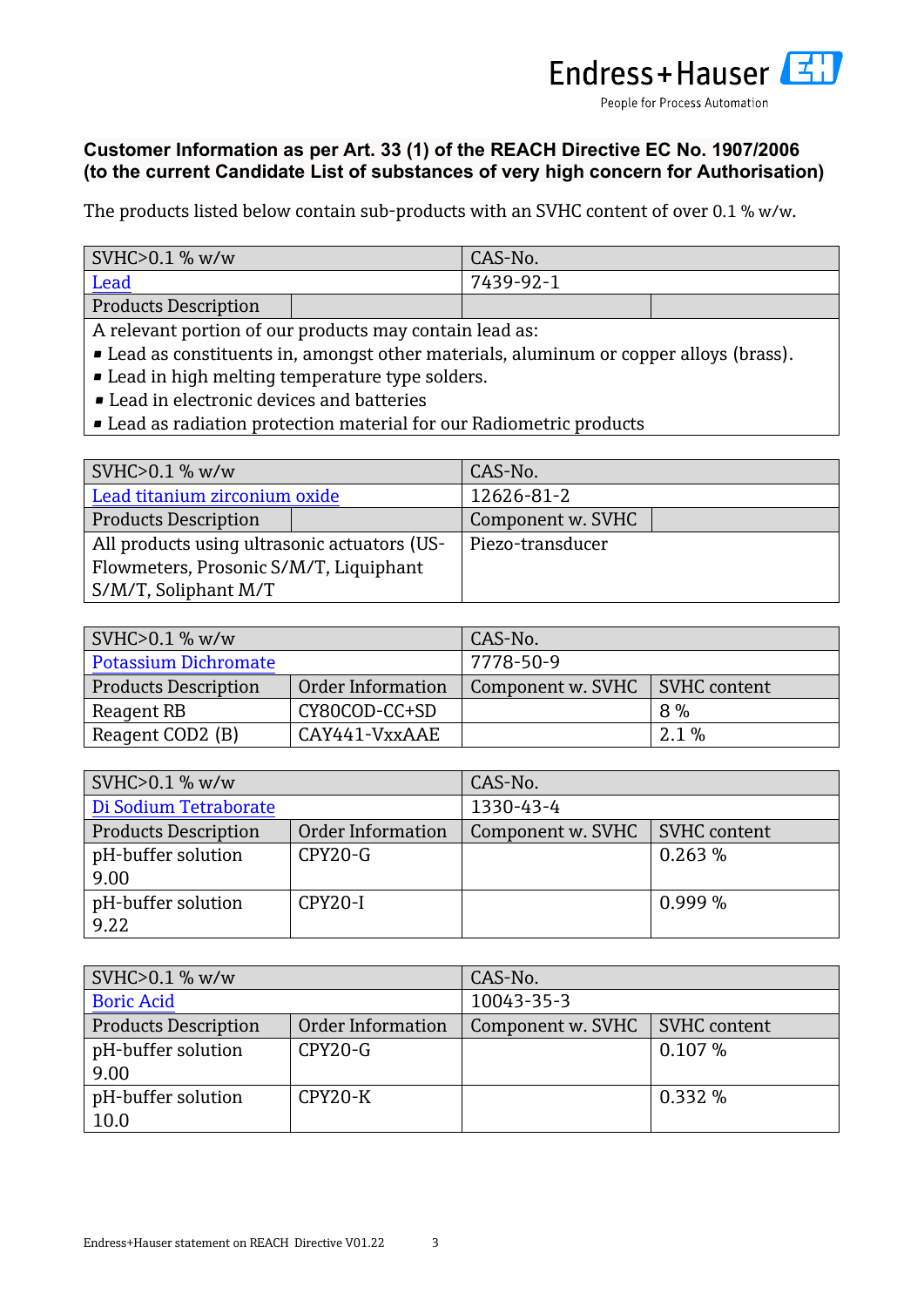People for Process Automation

| SVHC>0.1 % w/w               |                   | CAS-No.                                |  |
|------------------------------|-------------------|----------------------------------------|--|
| Octamethylcyclotetrasiloxane |                   | $556 - 67 - 2$                         |  |
| <b>Products Description</b>  | Order Information | Component w. SVHC                      |  |
| Liquiphant                   | FTL-              | Sealing ring, 67,5x 2,9/ 1,5-VMQ/PTFE, |  |
| Soliphant                    | FTM-              | only in combination with the           |  |
| Cerabar                      | PMP-, PMC-        | F15 "hygienic" enclosure               |  |
| Deltabar                     | FMD-, PMD-        |                                        |  |
| Deltapilot                   | FMB-              |                                        |  |
| Solicap                      | FTI-              |                                        |  |
| Promass I                    | $81*B**$ -        | Silicone sealing ring                  |  |

| SVHC>0.1 % w/w              |                          | CAS-No.                                |  |
|-----------------------------|--------------------------|----------------------------------------|--|
| Decamethylcyclopentasiloxan |                          | $541 - 02 - 6$                         |  |
| <b>Products Description</b> | <b>Order Information</b> | Component w. SVHC                      |  |
| Liquiphant                  | FTL-                     | Sealing ring, 67,5x 2,9/ 1,5-VMQ/PTFE, |  |
| Soliphant                   | FTM-                     | only in combination with the           |  |
| Cerabar                     | PMP-, PMC-               | F15 "hygienic" enclosure               |  |
| Deltabar                    | FMD-, PMD-               |                                        |  |
| Deltapilot                  | FMB-                     |                                        |  |
| Solicap                     | FTI-                     |                                        |  |
| Promass I                   | $81*8**$ -               | Silicone sealing ring                  |  |

| SVHC>0.1 % w/w               |                   | CAS-No.                                   |  |
|------------------------------|-------------------|-------------------------------------------|--|
| Dodecamethylcyclohexasiloxan |                   | 540-97-6                                  |  |
| <b>Products Description</b>  | Order Information | Component w. SVHC                         |  |
| Liquiphant                   | FTL-              | Sealing ring, 67,5x 2,9/ 1,5-VMQ/PTFE,    |  |
| Soliphant                    | FTM-              | only in combination with the              |  |
| Cerabar                      | PMP-, PMC-        | F15 "hygienic" enclosure                  |  |
| Deltabar                     | FMD-, PMD-        |                                           |  |
| Deltapilot                   | FMB-              | O-Ring 21,89 x 2,62 VMQ 70 +FDA,          |  |
| Solicap                      | FTI-              | only in combination with the G1 adapter   |  |
| Liquipoint                   | FMI-              |                                           |  |
| Liquicap                     | FTW-              | O-Ring 14,9 x 2,7 VMQ 75 +FDA,            |  |
|                              |                   | only in combination with the G3/4 adapter |  |
| Promass I                    | $81*8**$ -        | Silicone sealing ring                     |  |
| Promag W/P/L                 | 5W/5P/5L****-     | Connector pluq                            |  |

| SVHC > 0.1 % w/w            |                   | CAS-No.             |  |
|-----------------------------|-------------------|---------------------|--|
| <b>DOTE</b>                 |                   | 15571-58-1          |  |
|                             |                   |                     |  |
| <b>Products Description</b> | Order Information | Component w. SVHC   |  |
| Flowfit                     | CYA251, CUA250,   | <b>PVC</b> elements |  |
|                             | COA250, CYA21     |                     |  |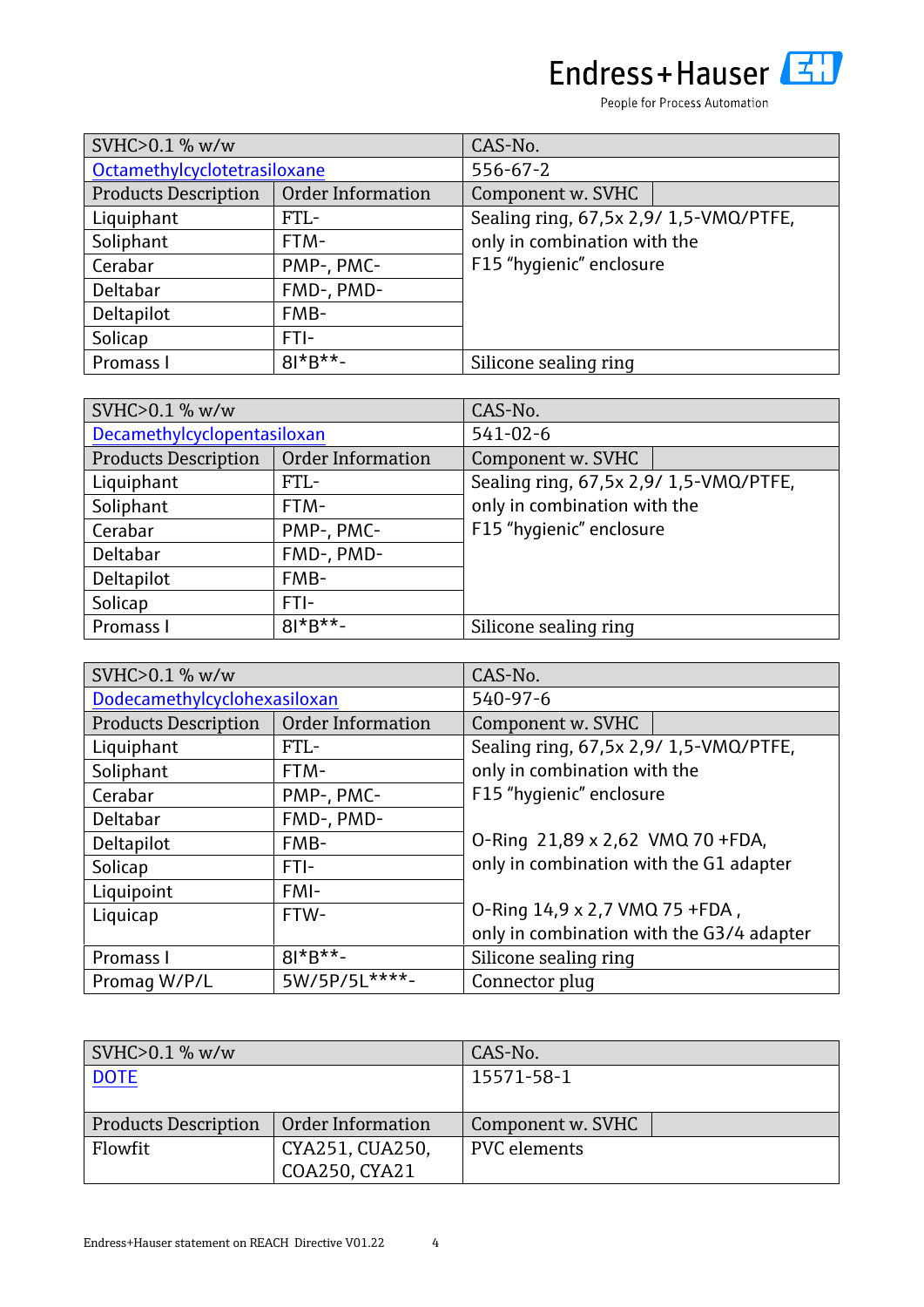People for Process Automation

| Flexdip | <b>CYA112</b>  |
|---------|----------------|
| Dipfit  | CPA510, CPA530 |
| Oxymax  | COS61D         |

| $NHC>0.1%$ W/w                           |      | CAS-No.                 |
|------------------------------------------|------|-------------------------|
| Therphenyl - hydriert                    |      | 61788-32-7              |
|                                          |      |                         |
| Products Description   Order Information |      | Component w. SVHC       |
| Temperatur sensor                        | CTS1 | encapsualting materials |

| $\sqrt{\text{SVMC}}$ > 0.1 % w/w |                   | CAS-No.           |  |
|----------------------------------|-------------------|-------------------|--|
| 1,3-propanesultone               |                   | 1120-71-4         |  |
|                                  |                   |                   |  |
| <b>Products Description</b>      | Order Information | Component w. SVHC |  |
| Liquiline Mobile                 | CML18             | Prismatic Cell    |  |

| $\vert$ SVHC>0.1 % w/w               |                   | CAS-No.           |  |
|--------------------------------------|-------------------|-------------------|--|
| 1,2-dimethoxyethane, ethylene glycol |                   | $110 - 71 - 4$    |  |
| dimethyl ether (EGDME)               |                   |                   |  |
| <b>Products Description</b>          | Order Information | Component w. SVHC |  |
| Memograph M                          | RSG45             | Accu              |  |

| SVHC>0.1 % w/w                               |                   | CAS-No.           |
|----------------------------------------------|-------------------|-------------------|
| Perfluorobutane sulfonic acid (PFBS) and its |                   |                   |
| salts                                        |                   |                   |
| <b>Products Description</b>                  | Order Information | Component w. SVHC |
| Liquisis                                     | CXM221/223        | Housing           |
| sampler                                      | RPX20B            | Electronic        |

| NHC > 0.1 % w/w             |                   | CAS-No.           |  |
|-----------------------------|-------------------|-------------------|--|
| Dibutyl phthalate (DBP)     |                   | $84 - 74 - 2$     |  |
| <b>Products Description</b> | Order Information | Component w. SVHC |  |
| Turbimax                    | CUS51D            | connector         |  |
| Oxymax                      | COS61D            |                   |  |
| Memosens                    | COS51E            |                   |  |
| Memosens                    | CAS80E            |                   |  |

| SVHC > 0.1 % w/w                    |                   | CAS-No.           |  |
|-------------------------------------|-------------------|-------------------|--|
| Bis (2-ethylhexyl) phthalate (DEHP) |                   | 117-81-7          |  |
| <b>Products Description</b>         | Order Information | Component w. SVHC |  |
| Turbimax                            | CUS51D            | connector         |  |
| Oxymax                              | COS61D            |                   |  |
| Memosens                            | COS51E            |                   |  |
| Memosens                            | CAS80E            |                   |  |